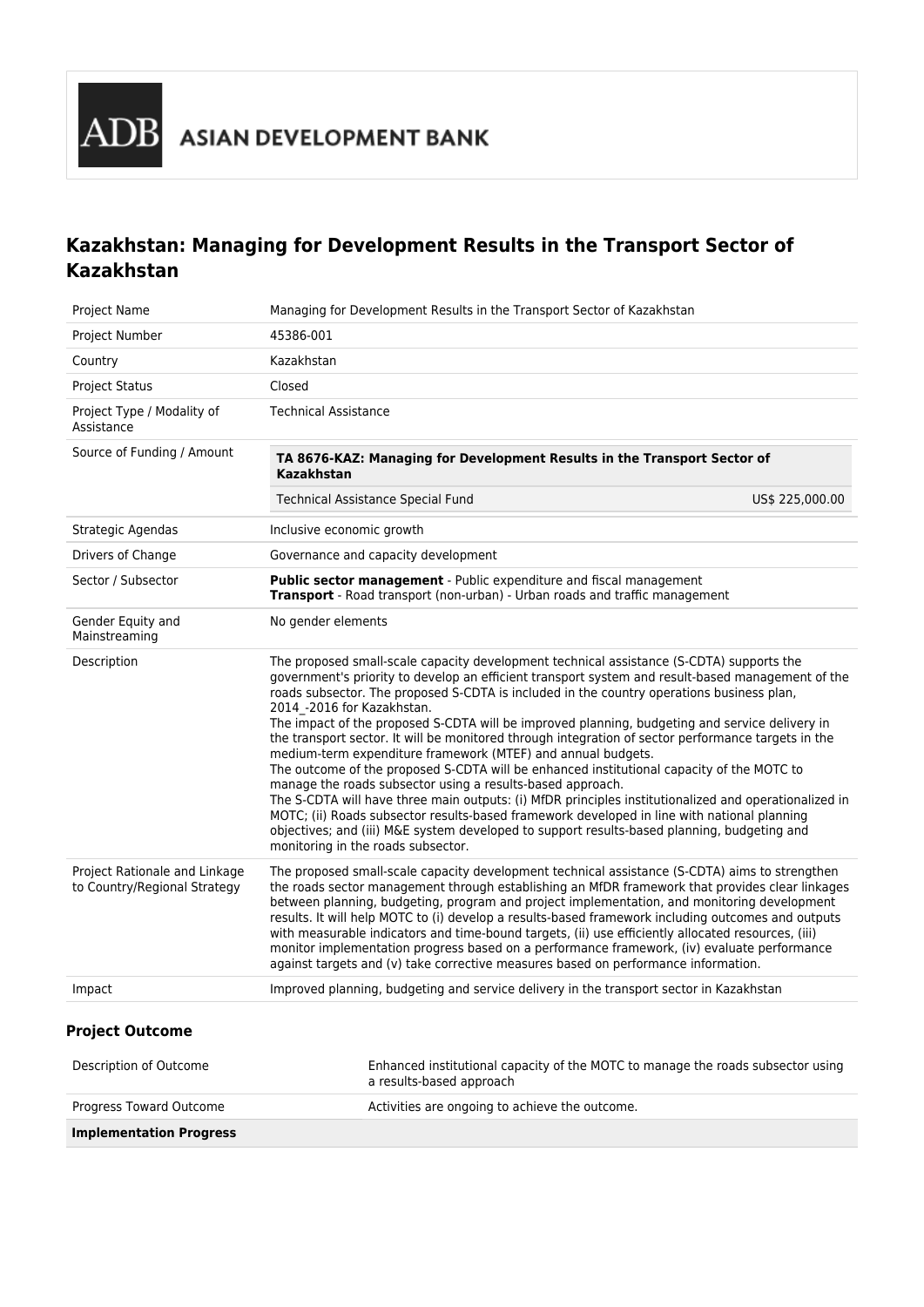| Description of Project Outputs                                         | MfDR principles institutionalized and operationalized in the Ministry of Transport<br>and Communication<br>Roads subsector results-based framework operational in line with national planning<br>objectives<br>M&E system developed to support results-based planning, budgeting and<br>monitoring in the roads subsector |
|------------------------------------------------------------------------|---------------------------------------------------------------------------------------------------------------------------------------------------------------------------------------------------------------------------------------------------------------------------------------------------------------------------|
| Status of Implementation Progress (Outputs,<br>Activities, and Issues) | The MfDR implementation manual have been prepared in 2015.<br>Staff training for EA and IA staff and all key stakeholders was conducted on 17-18<br>February 2016.<br>The MfDR Manual is being prepared and will be ready by end April 2016.                                                                              |
| Geographical Location                                                  | Kazakhstan                                                                                                                                                                                                                                                                                                                |

## **Summary of Environmental and Social Aspects**

| <b>Environmental Aspects</b>                                      |                                                                                                                                                                                                                                                                                                                                                                                                                                                                                                                                                                                                                                                                                                                                                                                                          |  |  |  |
|-------------------------------------------------------------------|----------------------------------------------------------------------------------------------------------------------------------------------------------------------------------------------------------------------------------------------------------------------------------------------------------------------------------------------------------------------------------------------------------------------------------------------------------------------------------------------------------------------------------------------------------------------------------------------------------------------------------------------------------------------------------------------------------------------------------------------------------------------------------------------------------|--|--|--|
| Involuntary Resettlement                                          |                                                                                                                                                                                                                                                                                                                                                                                                                                                                                                                                                                                                                                                                                                                                                                                                          |  |  |  |
| Indigenous Peoples                                                |                                                                                                                                                                                                                                                                                                                                                                                                                                                                                                                                                                                                                                                                                                                                                                                                          |  |  |  |
| <b>Stakeholder Communication, Participation, and Consultation</b> |                                                                                                                                                                                                                                                                                                                                                                                                                                                                                                                                                                                                                                                                                                                                                                                                          |  |  |  |
| During Project Design                                             | Consultations were held with the key government agencies including MEBP, MOF, MOTC,<br>development partners, private sector stakeholders and beneficiaries in designing the TA and<br>identifying the targeted outputs.                                                                                                                                                                                                                                                                                                                                                                                                                                                                                                                                                                                  |  |  |  |
| During Project Implementation                                     | The inception mission was held on 23-27 February which discussed with the EA and IA: (i) TA key<br>outputs and delivery timeline; (ii) consultants' TORs and working arrangements; and (iii) availability<br>of counterpart staff, services and facilities. The mission also discussed the responsibilities of all<br>concerned parties to ensure that they are explicit and clear. The inception report with the updated<br>implementation schedule was prepared.<br>The midterm mission was fielded in May 2015. The TA team prepared an interim report which was<br>discussed with the EA and commented by ADB.<br>The final mission was conducted in February 2016 which conducted a final training to the staff of EA<br>and IA on MfDR indicators. The final report is expected by end April 2016. |  |  |  |

#### **Business Opportunities**

Consulting Services The TA expects to finance 5 person-months of international consultants comprising a results-based and monitoring specialist and a transport (roads) sector specialist and 5 person-months of national consultants comprising a monitoring and evaluation expert and a transport (roads) sector expert.

Procurement none

#### **Responsible Staff**

| Responsible ADB Officer   | Mukhamedyarova, Aliya                                                                                                                                     |
|---------------------------|-----------------------------------------------------------------------------------------------------------------------------------------------------------|
|                           | Responsible ADB Department Central and West Asia Department                                                                                               |
| Responsible ADB Division  | Public Management, Financial Sector and Trade Division, CWRD                                                                                              |
| <b>Executing Agencies</b> | Department for Budget Investments and PPP Development under the Ministry of National Economy<br>010000, Astana, Kazakhstan, 8, Orynbor Street, Kazakhstan |

# **Timetable**

| <b>Concept Clearance</b>   | $\overline{\phantom{0}}$ |
|----------------------------|--------------------------|
| Fact Finding               | $\overline{\phantom{0}}$ |
| MRM                        | $\overline{\phantom{0}}$ |
| Approval                   | 30 Jun 2014              |
| <b>Last Review Mission</b> | $\overline{\phantom{0}}$ |
| Last PDS Update            | 30 Mar 2016              |
|                            |                          |

## **TA 8676-KAZ**

**Milestones**